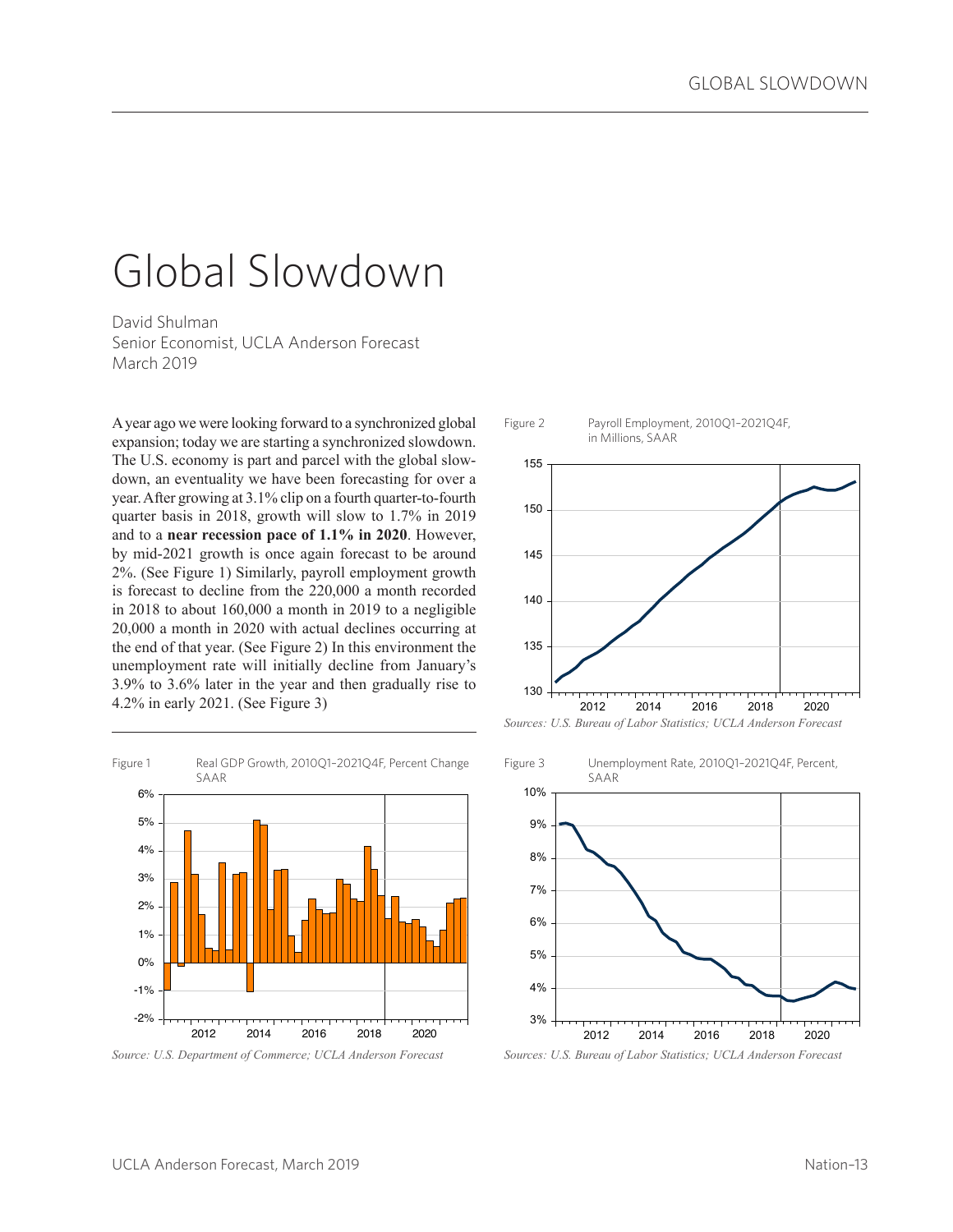## Why the Slowdown?

Consistent with our view for the past several quarters we believe that the 3% growth in 2018 was a one-off based on the fiscal stimulus coming from the tax cuts and spending increases, especially for defense enacted in late 2017 and the lagged effects of the extraordinarily easy monetary policy pursued by the Federal Reserve. With the effects of the fiscal stimulus now waning combined with the partial normalization of interest rates it seemed inevitable to us that growth would slow. Further the failure of housing activity to provide a propellant for the expansion has been a distinct negative. We will discuss these points in greater detail later. **The slowdown in U.S. economic activity will be exacerbated by concomitant weakness among our global trading partners.** 

## Global Economy Stalling

Although 2018 started out strong for the global economy, by yearend there seemed to be weakness everywhere. **The weakness is being amplified by the protectionist policies being employed by the Trump Administration and the** 

| Figure 4         |                 | Figure 4. Real GDP Growth for Major Economies,<br>2018 -2020, Percent |      |      |  |
|------------------|-----------------|-----------------------------------------------------------------------|------|------|--|
| Region/Country   |                 | 2018                                                                  | 2019 | 2020 |  |
| U.S.             |                 | 2.9                                                                   | 2.5  | 1.8  |  |
| <b>Euro Zone</b> |                 | 1.8                                                                   | 1.6  | 1.7  |  |
| Germany          |                 | 1.5                                                                   | 1.3  | 1.6  |  |
| <b>France</b>    |                 | 1.5                                                                   | 1.5  | 1.6  |  |
| Italy            |                 | 1.0                                                                   | 0.6  | 0.9  |  |
| UK               |                 | 1.4                                                                   | 1.5  | 1.6  |  |
| Japan            |                 | 0.9                                                                   | 1.1  | 0.5  |  |
|                  | Developing Asia |                                                                       |      |      |  |
| China            |                 | 6.6                                                                   | 6.2  | 6.2  |  |
| India            |                 | 7.3                                                                   | 7.5  | 7.7  |  |
| <b>Americas</b>  |                 |                                                                       |      |      |  |
| Canada           |                 | 2.1                                                                   | 1.9  | 1.7  |  |
| <b>Mexico</b>    |                 | 2.1                                                                   | 2.1  | 2.2  |  |
| <b>Brazil</b>    |                 | 1.3                                                                   | 2.5  | 2.2  |  |

*Sources: World Economic Outlook, International Monetary Fund, January 2019*

Figure 5 Selected Global Interest Rates, 22Feb19, Percent

| Country       | 2-Year  | 10-Year |
|---------------|---------|---------|
| U.S.          | 2.50    | 2.65    |
| Germany       | $-0.60$ | 0.09    |
| <b>France</b> | $-0.46$ | 0.52    |
| Italy         | 0.54    | 2.87    |
| U.K.          | 0.74    | 1.15    |
| Japan         | $-0.18$ | $-0.05$ |
| Sources: CNBC |         |         |

**uncertainties associated with BREXIT.** For example, compared to 2018 German growth is expected to slow from 1.5% to 1.3%, China from 6.6% to 6.2% and Italy is for all practical purposes in recession. **Although these declines in growth appear modest, recent data suggests that there will be substantial downward revisions to the outlook once first quarter data become available.<sup>1</sup>** The global weakness will be transmitted to the U.S. economy by a less than robust export environment and a reduction in corporate profits.

This economic weakness has triggered a major contraction in global interest rates making it difficult for the Fed to conduct its normalization policy and has put a lid on long term interest rates. Would you believe 0.09% for the German 10-year Bund and a **negative** 0.60% for the 2-year? (See Figure 5) Where in the recent past we thought yields on 10-year U.S. Treasury would to top out over 4%, we now think that a 3.25% peak is more likely as German interest rates work to suppress U.S. yields. (See Fed discussion below)

## A Fundamental Shift in Fed Policy

The combination of the global slowdown, the 20% sell-off in stock prices in the fourth quarter and still quiescent inflation triggered a fundamental shift in Fed policy. Instead of penciling three or four rate hikes next year, it now looks like it will be zero or one. We are in the one rate hike camp for 2019 camp because we believe that inflation will be less than benign. **However, because we are more pessimistic** 

*1. See Lafourcade, Pierre and Arend Kapteyn, "Global growth now-cast: a (very) preliminary estimate for Q1," UBS, 18 February 2019.*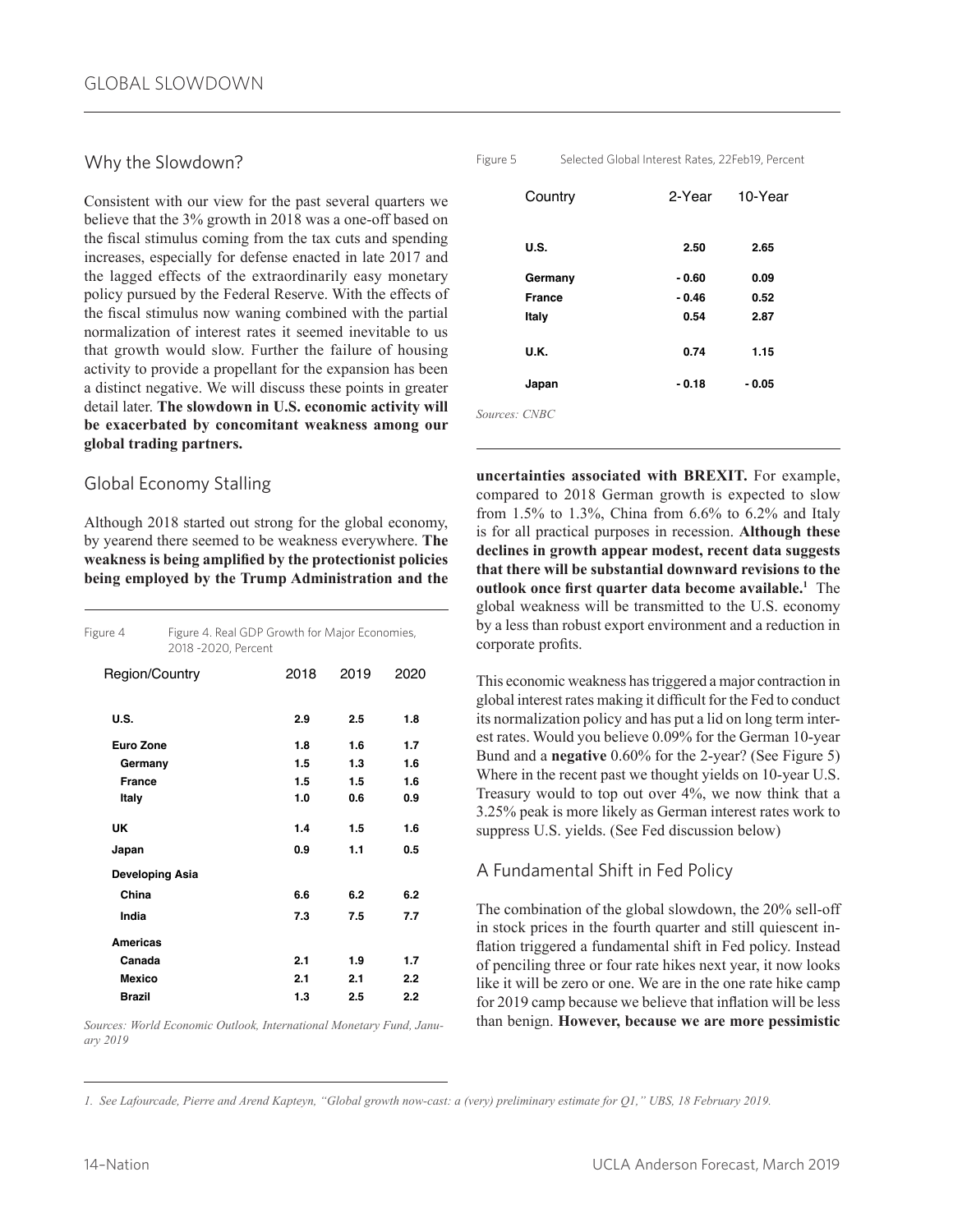**on the real economy than the Fed, we are forecasting that there will be three rate cuts of 25 basis points each in 2020.** (See Figure 6) In this setting of very slow growth and an end to the Fed normalization process coupled with very low interest rates in Europe and Japan it is hard to see long term interest rates going much above 3.25%.

Moreover, it now looks like the Fed is rethinking its balance sheet target. Instead or contracting its balance sheet from the \$4.5 trillion peak to \$3 trillion or below, it now looks like the shrinkage process will end this year with a balance sheet of around \$3.5 trillion. (Figure 7) This change in policy will put less pressure on the long end of the treasury curve.

Although there has been much discussion of the potential for the treasury curve to become fully inverted (long rates lower than short rates), we do not believe that will be the case. To be sure the curve is currently inverted between





*Sources: Federal Reserve Board and UCLA Anderson Forecast*



*Sources: Federal Reserve Board, via FRED*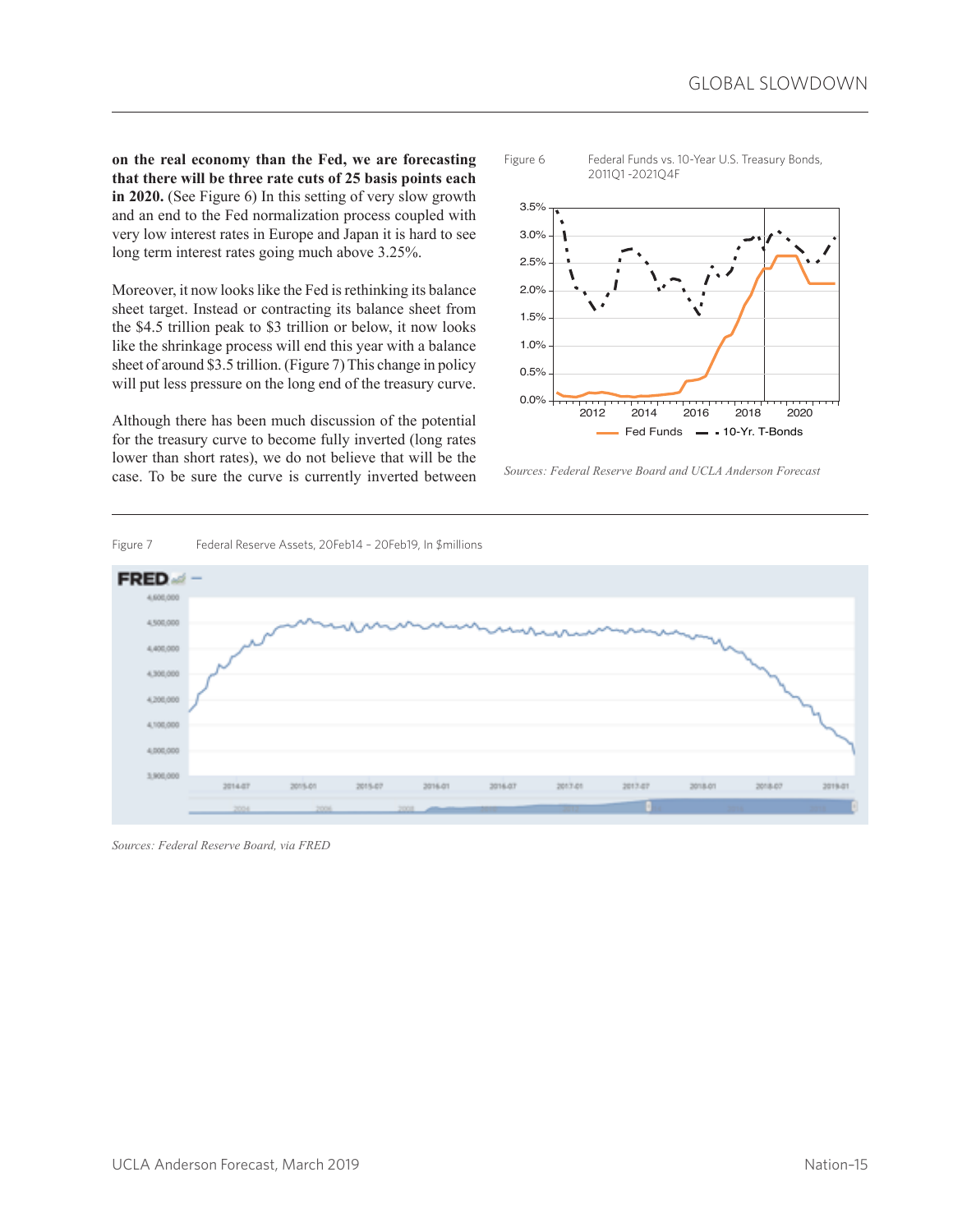one and five year maturities, but we do not believe that the all-important 90- Day Treasury Bill to the 10-Year Treasury bond will invert.(See Figure 8) Similarly we do not believe the 2-10 year spread will invert on a sustained basis as well.



*Sources: GuruFocus.com*





### Modestly Higher Inflation

Inflation may not be as quiescent as the Fed thinks. As a result of the very tight labor market wages are increasing at a 3%+ clip and it is likely that the year-over-year gains will soon be running around 4%. (See Figure 9) As a result, wage pressures, especially in the service sector, will keep the core consumer prices increasing at a rate above 2%. (See Figure 10) Moreover it appears that the benefits from the collapse in oil prices is now behind us and that will elevate the rate of change in the headline consumer price index to above 2% as well (See Figure 11)



*Sources: Bureau of Labor Statistics and UCLA Anderson Forecast*



*Sources: Commodity Research Bureau and UCLA Anderson Forecast*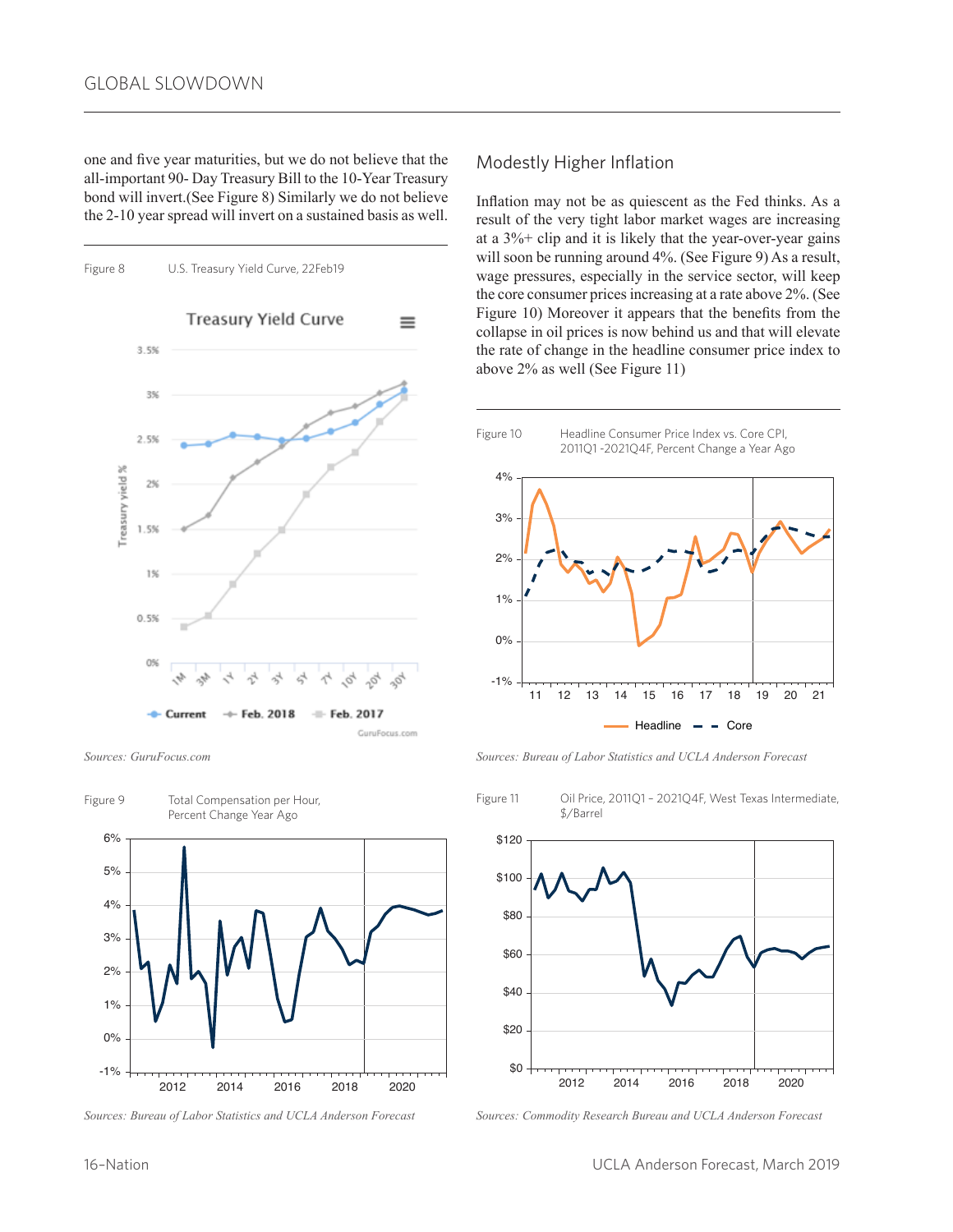## Investment in Intellectual Property Remains the Bright Spot

The bright spot in the economy remains investment in intellectual property. This sector largely consists of software development, motion picture/TV production and corporate R&D. Although slowing from a torrid 7% pace in 2018, this sector will continue to grow much faster than the economy over the next few years. (See Figure 12) The continued movement of corporate computing to "the cloud" and a host of new entrants into motion picture production (i.e. Amazon, Netflix, and Hulu) are buoying this sector.



*Source: U.S. Department of Commerce and UCLA Anderson Forecast*

## Housing Starts Remain Below Underlying Demographic Demand

We reckon that the underlying demographic demand for housing starts to be around  $1.4$  million –  $1.5$  million units a year. We have yet to achieve that level for over a decade and we forecast that it won't be until late 2021 that housing starts exceed an annual run rate in excess of 1.4 million units. (See Figure 13) There are number of explanation for the housing's failure to launch. They include the after effects of the Great Recession, high levels of student loan debt, the aging in place of baby boomers that is keeping housing units off the market, the concentration of job growth in high cost metropolitan areas and environmental/zoning restrictions that are restricting supply. We believe the main culprit is the last factor.



*Source: U.S. Bureau of the Census and UCLA Anderson Forecast*